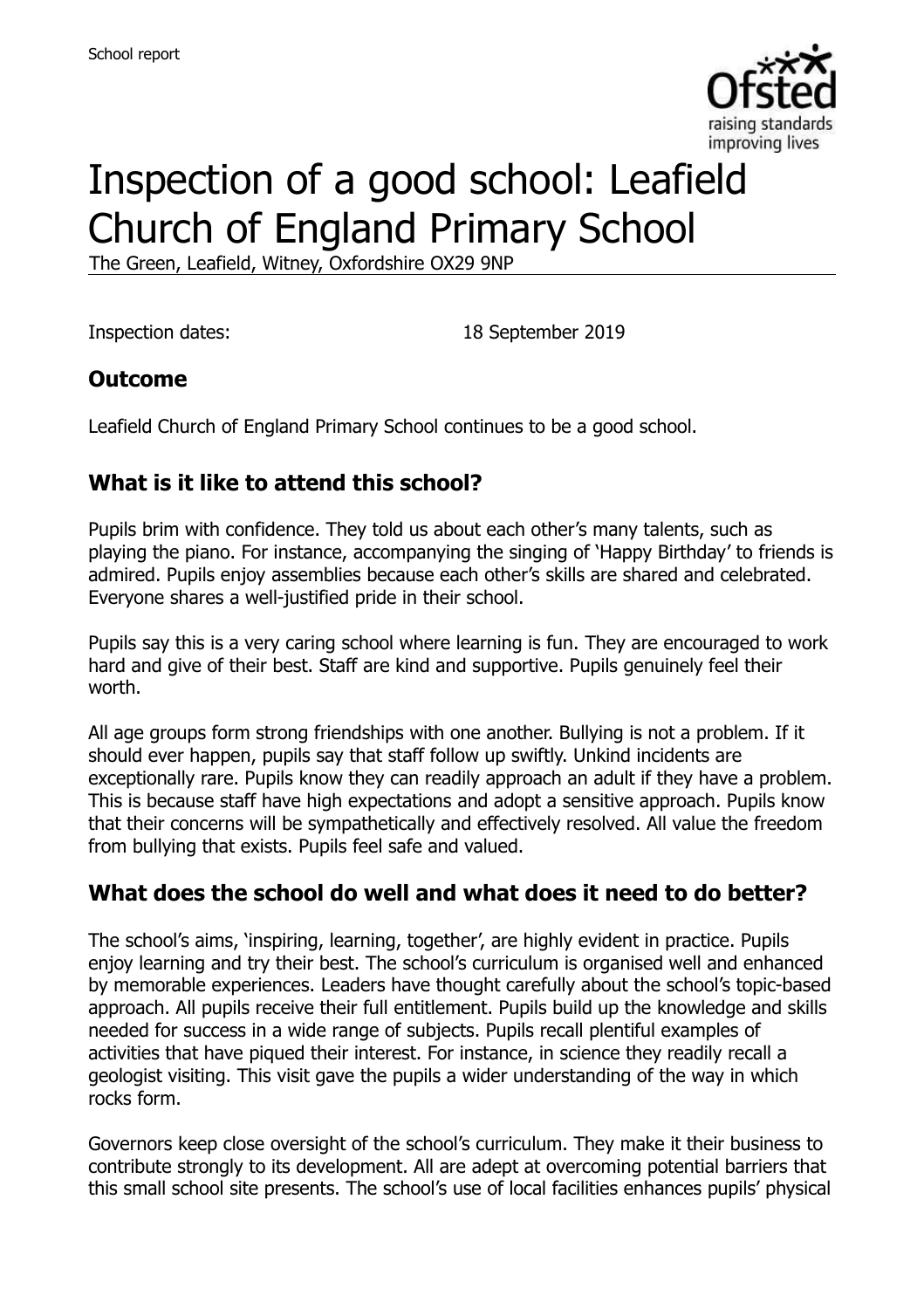

education opportunities. Strong links with other schools mean that pupils compete regularly. They enjoy a variety of team sports.

There are many strengths to the school's delivery of the curriculum. Teachers have thorough knowledge of the subjects they teach. This is because staff are helped to develop their expertise. Staff say that they are well supported by leaders and colleagues alike. Leaders retain a sharp oversight of everyone's well-being. There is a strong team ethic at this school.

Teachers have developed very good relationships in the classroom. Pupils' impressive behaviour means that they respond well and enjoy their learning experiences. They brim with enthusiasm and confidence. During our visit, pupils could thoroughly explain their learning in mathematics. Pupils' grasp of key mathematical concepts is exceptionally strong.

There is a well-planned and effective approach to the teaching of early reading. Pupils benefit from high-quality teaching. Teachers are highly expert, modelling sounds clearly and precisely. Teaching assistants also support the teaching of early reading well. Pupils who may need extra help are supported effectively. They receive plenty of opportunity to rehearse and practise. Pupils enjoy reading and almost all read fluently. Many readily discuss their favourite authors. This is particularly the case in key stage 1. Yet, in key stage 2, pupils' familiarity with high-quality texts is less well developed.

Children who have just started at school have settled in tremendously well. Despite being very new, they already behave well and concentrate on the task in hand. Adults help children to feel secure, gain confidence and communicate well with others. Receptionaged children have already mastered several initial sounds, including how to form letters. The first stages of mastering early reading skills are delivered exceptionally well. Parents and carers too are impressed with their child's progress from the word go.

Few pupils leave other than at the usual Year 6 endpoint. Those that join settle quickly. Most pupils move to the next stage set firmly on a pathway to achieving well.

#### **Safeguarding**

The arrangements for safeguarding are effective.

The headteacher leads with compassion and sensitivity. Staff follow his lead. All adhere to the school's procedures for child protection rigorously. Staff have received appropriate training and know what to do if a concern arises. Leaders take appropriate action making sure that families receive the support they need. Leaders work with a range of appropriate partners.

The school provides helpful information and guidance for parents and pupils. Communication about pupils' well-being is strong. For instance, staff make sure that pupils' collection arrangements are understood.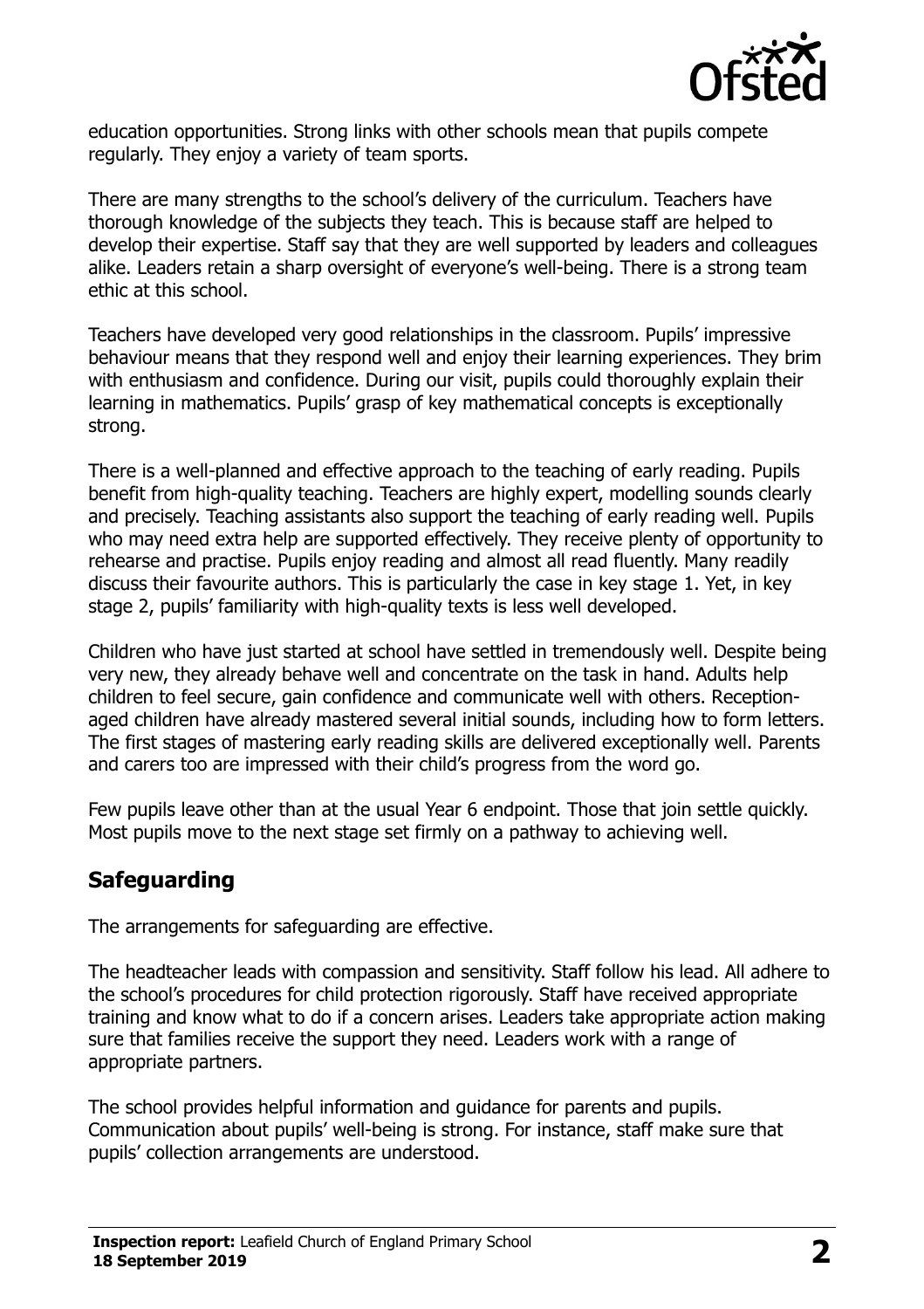

# **What does the school need to do to improve?**

# **(Information for the school and appropriate authority)**

■ Key stage 2 pupils do not have enough opportunity to listen to or read high-quality texts. This limits their potential to develop a love of reading. Leaders need to ensure that pupils are guided more closely to select and enjoy a wide range of high-quality literature.

### **Background**

When we have judged a school to be good we will then normally go into the school about once every four years to confirm that the school remains good. This is called a section 8 inspection of a good school or non-exempt outstanding school. We do not give graded judgements on a section 8 inspection. However, if we find some evidence that the school could now be better than good or that standards may be declining, then the next inspection will be a section 5 inspection. Usually this is within one to two years of the date of the section 8 inspection. If we have serious concerns about safeguarding, behaviour or the quality of education, we will convert the section 8 inspection to a section 5 inspection immediately.

This is the first section 8 inspection since we judged the predecessor school, Leafield Church of England (Controlled) Primary School, to be good.

#### **How can I feed back my views?**

You can use [Ofsted Parent View](https://parentview.ofsted.gov.uk/) to give Ofsted your opinion on your child's school, or to find out what other parents and carers think. We use Ofsted Parent View information when deciding which schools to inspect, when to inspect them and as part of their inspection.

The Department for Education has further quidance on how to complain about a school.

If you are not happy with the inspection or the report, you can [complain to Ofsted.](https://www.gov.uk/complain-ofsted-report)

# **Further information**

You can search for [published performance information](http://www.compare-school-performance.service.gov.uk/) about the school.

In the report, '[disadvantaged pupils](http://www.gov.uk/guidance/pupil-premium-information-for-schools-and-alternative-provision-settings)' refers to those pupils who attract government pupil premium funding: pupils claiming free school meals at any point in the last six years and pupils in care or who left care through adoption or another formal route.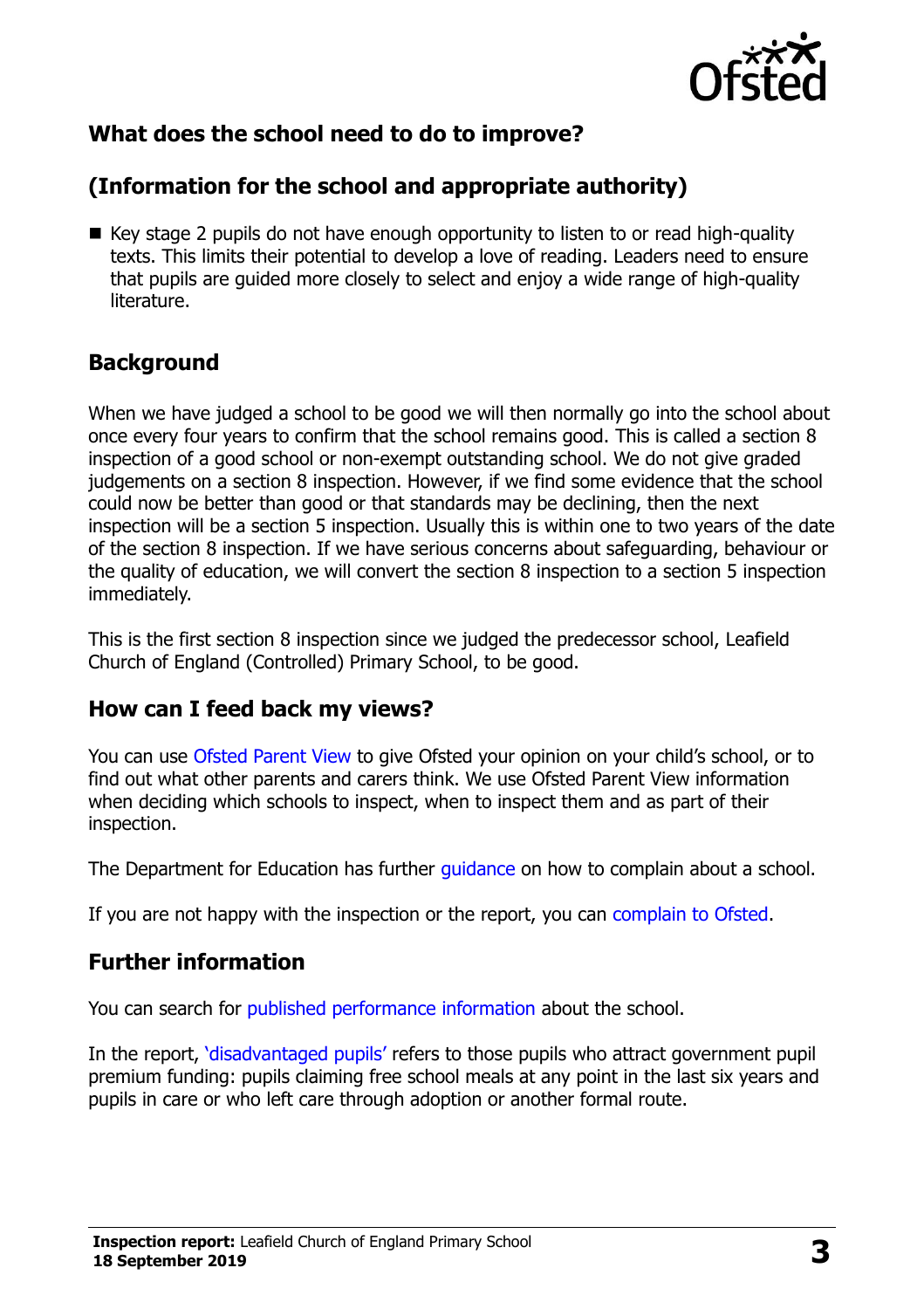

### **School details**

| Unique reference number             | 143986                      |
|-------------------------------------|-----------------------------|
| Local authority                     | Oxfordshire                 |
| <b>Inspection number</b>            | 10111235                    |
| <b>Type of school</b>               | Primary                     |
| <b>School category</b>              | Academy converter           |
| Age range of pupils                 | 5 to 11                     |
| <b>Gender of pupils</b>             | Mixed                       |
| Number of pupils on the school roll | 102                         |
| <b>Appropriate authority</b>        | Board of trustees           |
| <b>Chair of trust</b>               | Kathy Winrow                |
| <b>Headteacher</b>                  | <b>Christian McGuinness</b> |
| Website                             | www.leafield.oxon.sch.uk/   |
| Date of previous inspection         | Not previously inspected    |

# **Information about this school**

- The school has not been previously inspected. In February 2017, the predecessor school became an academy, joining Oxford Diocesan Schools Trust (ODST).
- Leafield Church of England Primary School is a smaller-than-average-sized primary school.
- The school operates a before- and after-school club each day. It offers wraparound care for pupils who attend the school.

# **Information about this inspection**

- Inspectors met with the headteacher, senior teacher and all teaching staff who were present during the inspection.
- The lead inspector also met with the chief executive officer of ODST and a school improvement adviser from the trust. A meeting was held with the chair of the governing body and two other governors, who act as co-vice-chairs. The lead inspector also spoke to a representative of the Diocese of Oxford on the telephone.
- To check on the quality of education, inspectors focused mainly on reading, mathematics and science. Inspectors met with subject leaders, visited lessons in all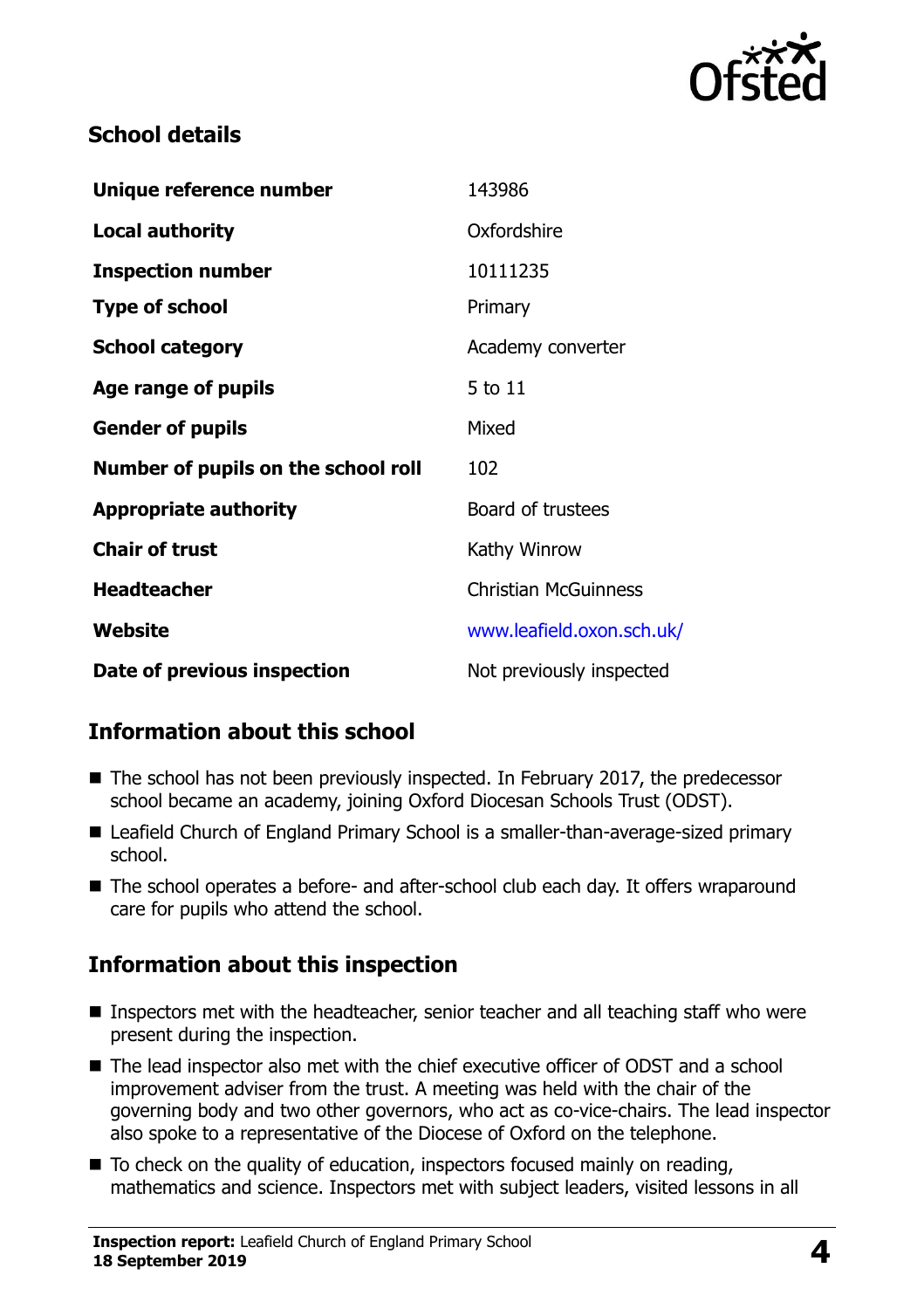

classes, talked to pupils about their work and discussed the school's approach to curriculum delivery with teaching staff. Some pupils read to an inspector.

- The school's safeguarding arrangements were reviewed. Inspectors met with the school's designated safeguarding lead, scrutinised the school's single central record and talked to pupils about safety. Inspectors also considered how well adults in the school act on emerging concerns about pupils' welfare.
- Inspectors spoke to pupils, staff and parents to gather their views about the school. Survey responses from 15 pupils, 14 members of staff and 31 parents were considered.

#### **Inspection team**

Elizabeth Farr, lead inspector Her Majesty's Inspector

Lizzie Jeanes Ofsted Inspector